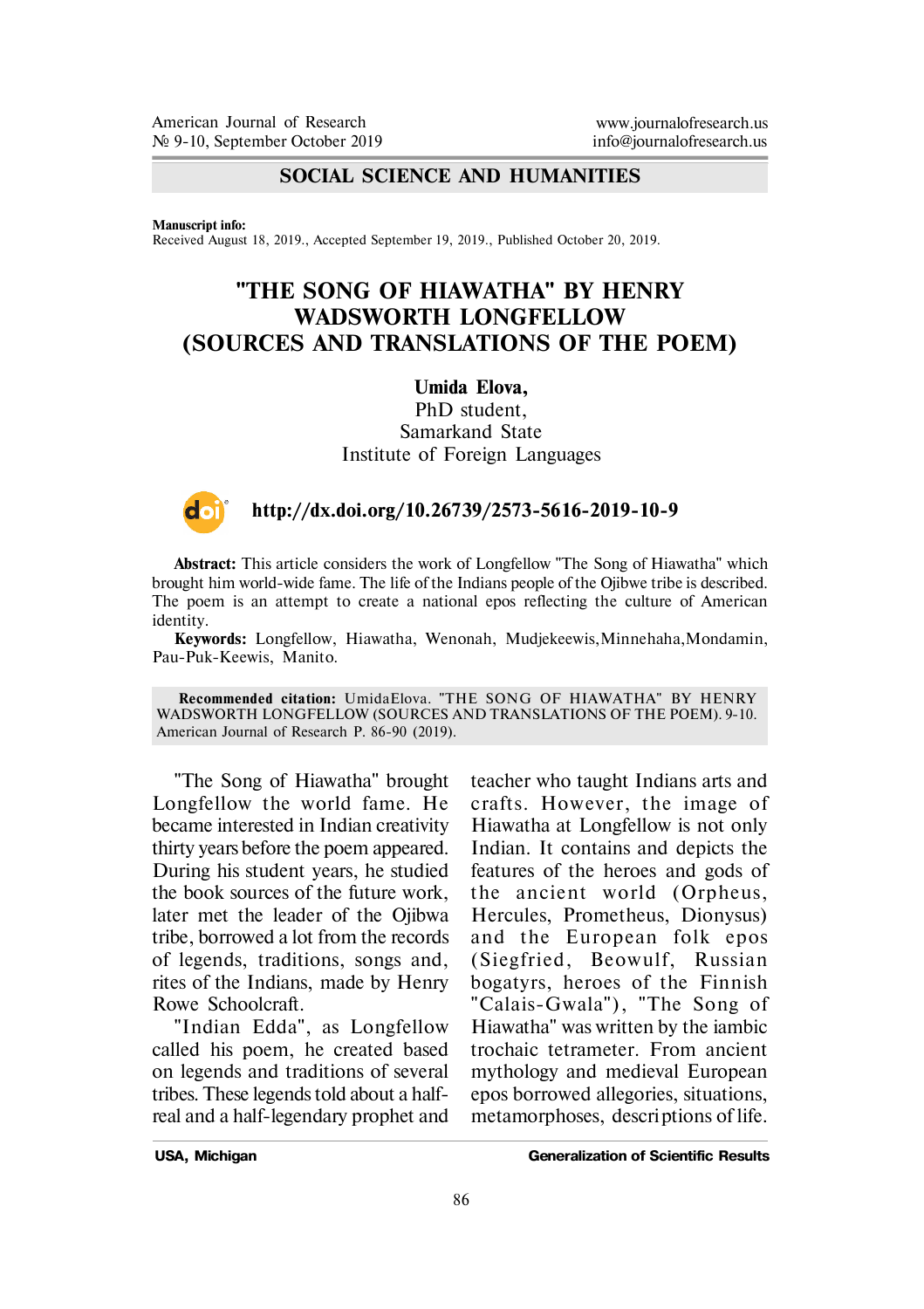When the poem was published, the author was under the crossfire of criticism. Respectable Boston newspapers presented Hiawatha as "legends of wild aborigines," "not appealing to readers." Liberal critics blamed Longfellow for portraying the "good of civilization" in the pink light. The ending of the poem is indeed tendentious: the colonialists are described as the "brothers" of the Indians. While dying, Hiawatha bequeaths his people to take care of the newcomers, whom he settled in his tepee: "so that ... they would always be ready for shelter, and food." Why did the poet need this idyllic ending? After all, in the poem "Miles Standish's Matchmaking" he wrote about the hatred of the Indians for the first colonists, and three years after the appearance of "Hiawatha" published "The Revenge of Rain in the Face", where there was such a stanza:

*В ловушку* эту, через дол *Òðè ñîòíè âîèíîâ ïðèâåë* Вождь белых с желтой гривой, *È òàì âñå òðèñòà ïîëåãëè,* Мечтавших из чужой земли Прийти домой с поживой. **(Trans. E. Etkin)**

*Into the fatal snare The White Chief with yellow hair And his three hundred men Dashed headlong, sword in hand; But of that gallant band Not one returned again.* **(H.W.Longfellow)**

Obviously, Longfellow was sincerely convinced that if the first settlers had not begun to plunder and kill the Indians, then the two races could live along peacefully on the American continent. At the same time, it was intentionally forgotten that the main goal of all Europeans who were rushing into the New World was the only robbery. Gold, silver, furs, tobacco, cotton, rich land - that was what attracted them to America, which belonged to the Indians.

Longfellow had another goal when he painted a picture of the "brotherhood" of aliens and Indians. In the middle of the XIX century had been forming the original National American literature. Longfellow considered "The Song of Hiawatha" as the first step towards the creation of a national epic. The folklore of the Indians was for him a part of the American original culture, its specific colourful feature. That is why in the poem the aliens are presented as successors and heirs of the traditions, the creator of which is the legendary Hiawatha.

His image - deeply poetic, fabulously fantastic, romantically raised - for over a hundred years captivates the imagination of readers all over the world. Hiawatha, the "son of tender passion and sorrow," was born from the daughter of the moon Wenonah and the insidious westerly wind Mudjekeewis. He has unreasonable strength, can crush rocks, "crush stones into grains of sand," he has magical moccasins in which "with every step Hiawatha could do a whole mile." To all of this, he has a wonderful gift: "He

**USA, Michigan Generalization of Scientific Results**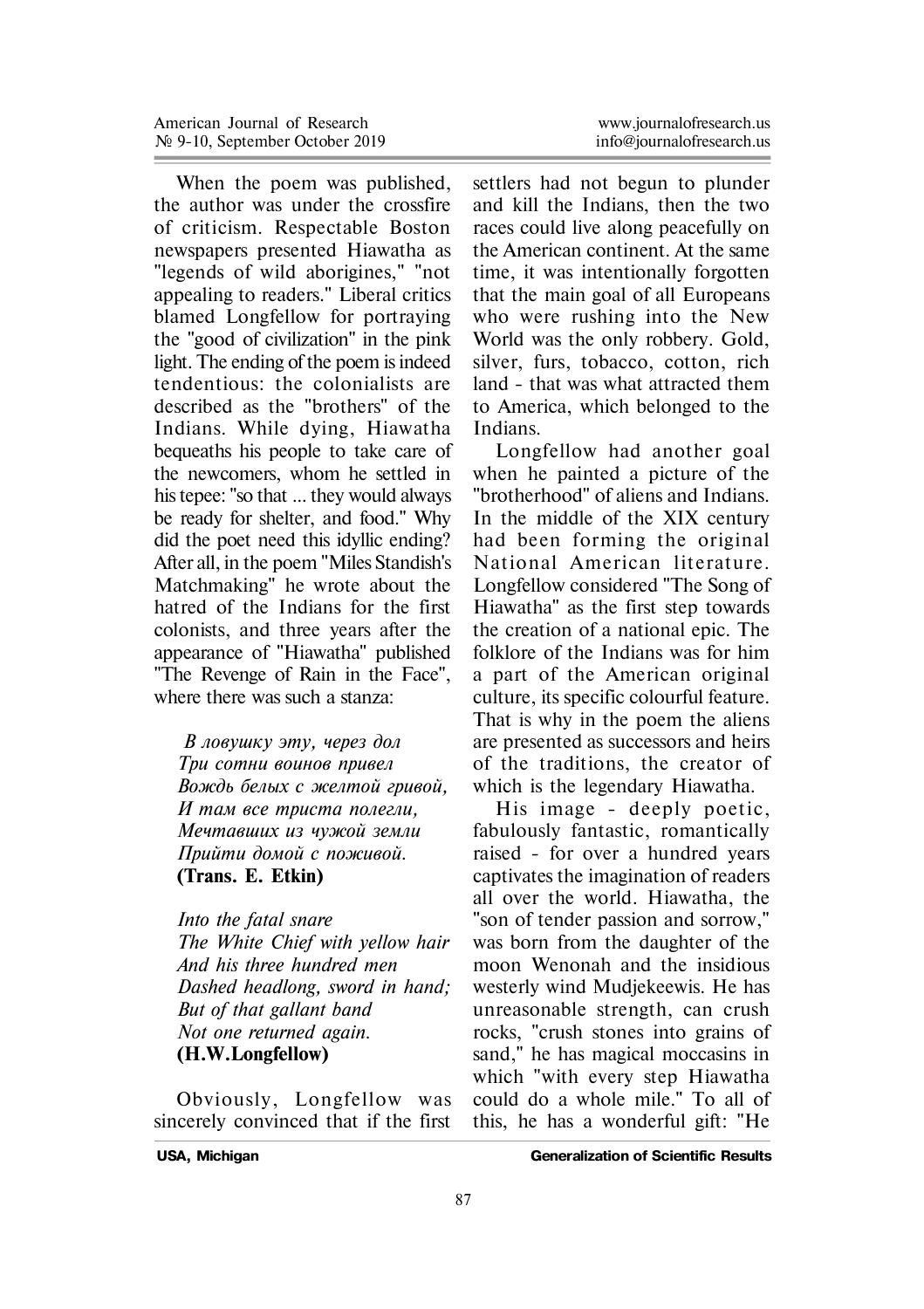learned all the bird's talk," "he recognized the language of all animals."

Longfellow strictly adheres to the artistic methods traditional for the national epic: All surroundings of Hiawatha is animated and humanized - winds, clouds, birds, animals, plants. Mondamin is represented by a young man with golden curls, with whom Hiawatha has been fighting and won. A surprisingly poetic picture of the construction of pirogue: Hiawatha asks a young birch for the bark, a strong cedar for trunk and roots, spruce for resin, a hedgehog for needles, which brightly colours the juice of herbs and berries and colours their creation with them. Other forms of human labour are poetically presented: sowing and cultivation of plants, fishing, hunting. Hiawatha is a demigod who brings knowledge and joy of art to his people. He teaches Indians to cultivate cereals, make leather, build boats, collect wild rice in the meadows, arrange holidays, enjoy song and dance, cast spells from thieves and foes, honour the memory of ancestors. He is the creator of the art of drawing and writing, the first healer.

Man is the crown of nature; He is unsurpassed in labour, in his strength of mind, and his will to victory. This is the basic philosophical thought of the poem. She relates Longfellow with Cooper, with Edgar Poe, Melville. The epic picture of the battle of Hiawatha with his father Medjekeewis (traditional for the epic battle picture) has a

deep implication: only a man, although he is a part of nature, can curb the elements and force them to serve themselves.

Hiawatha is fighting not only with the forces of nature; he defeats the evil wizard - the Spirit of Wealth - and distributes the treasure of the sorcerer to the people. Another social motive bursts into the poem: Hiawatha pursues the insidious Pau-Puk-Keewis, who taught the Indians to play dice. The villain turns into a beaver, a brant, an eagle - he has as many-faces as the vices of a man; a victory over him requires a mind, per seve rance , pa tience f rom Hiawatha. In a fantastic poem, the author introduces a very real disaster - hunger! The hunger was carried away by the gentle beauty Minnehaha - the wife of Hiawatha.

The poem is multidimensional; This poetic allegory presents the main events in a person's life: birth and death, fun and work, love, creativity, friendship, battles with enemies. The author's didacticism is deprived of the poem straightforward edification, creating a wreath of wonderful myths:

*.... ñêàçêè è ëåãåíäû, Ñ èõ ëåñíûì áëàãîóõàíüåì, Âëàæíîé ñâåæåñòüþ äîëèíû, Ãîëóáûì äûìêîì âèãâàìîâ,* **(Trans. E. Etkin)**

*..., whence these stories? Whence these legends and traditions, "With the odours of the forest,*

**USA, Michigan Generalization of Scientific Results**